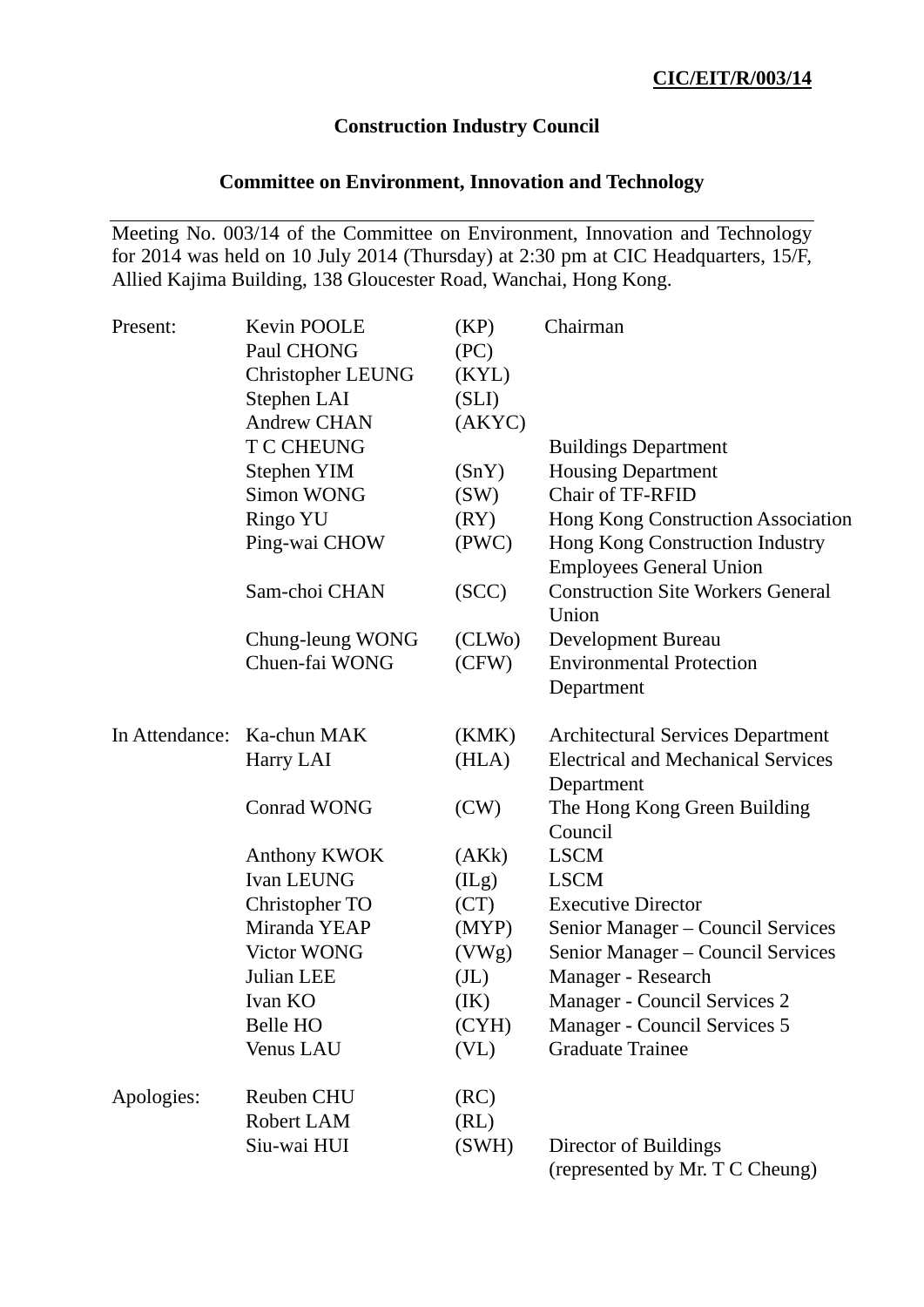### **CIC/EIT/R/003/14**

| Ada FUNG   | (AF)  | for Permanent Secretary for      |
|------------|-------|----------------------------------|
|            |       | Transport and Housing (Housing)  |
|            |       | (represented by Mr. Stephen YIM) |
| Wai-wah HO | (WWH) | Chair of TF-RSS                  |
| Thomas NG  | (TN)  | The University of Hong Kong      |

#### **PROGRESS REPORT**

#### **Action**

#### 3.1 **Initiatives Implemented by HKGBC**

Members received a presentation by CW on the initiatives implemented by HKGBC, including past major large-scale events, local and international outreach activities, policy and research, etc. Some major green initiatives mentioned were as follows:

- Sustainable Building 2013 HK Regional Conference (SB13) HK)
- BEAM Plus Platinum Night
- Hong Kong Green Building Week 2013 (HKGBW2013)
- HK3030 Campaign
- Green Building Product Labelling Scheme

The below issues were also highlighted during the presentation:

- Mr Paul CHAN would lead a group of Hong Kong delegates to the World SB14 Barcelona which would take place on 28-30 October 2014.
- Hong Kong had obtained the hosting right of WorldGBC Congress 2015 which would be held on 28-30 October 2015.
- Hong Kong had won the hosting right of the World Sustainable Built Environment Conference 2017 (WSBE17). CIC and HKGBC would be the co-organisers of the event.

The Chairman asked about the number of projects that had applied for Hong Kong Beam Plus. CW responded that there were more than 500 projects included, and most of them were new buildings. Among them, around 5% was awarded with Platinum rating.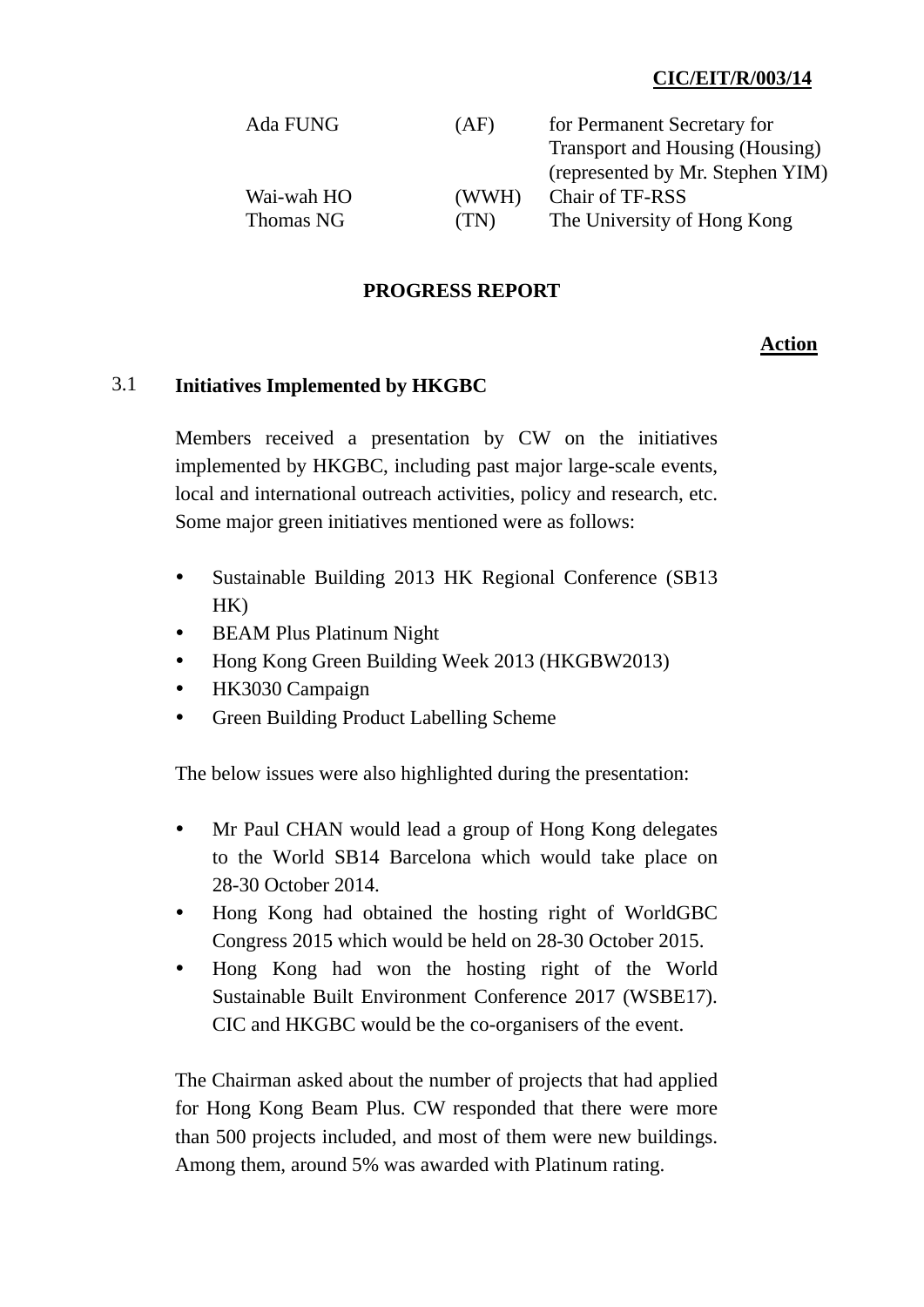# 3.2 **Potential Use of New LSCM Technology in the Construction Industry**

Members received a presentation by SW on the potential use of new LSCM technology in the construction industry. Among the several technologies introduced, the Pro-active Construction Management System (PCMS) was highlighted with details listed as follows:

- The system integrated Location Based Services (LBS) solution with Building Information Modeling (BIM) to achieve higher safety level and better logistic management.
- The solution included a custom made device to tag each worker, and state-of-the-art location tracking system integrated with the danger factors.
- The system provided immediate alerts directly to the workers and site manager when a danger was detected.

SW supplemented that trials of the system had not been carried out in any actual construction sites. RY said that he could help in providing simple sites for the conduction of trials if needed. SW also emphasized that the technology was aimed more to improve safety practices than to prevent accidents.

A Member expressed concern over the psychological effect of the location tracking technology on workers as they would feel overly monitored by the employer if the technologies were adopted. SW responded that people's unsafe behaviour could be tracked anonymously and different layers of privacy protection could be adopted depending on the needs. The Chairman concluded that it was thus important to carry out trials to test workers' responses and the general acceptability of such monitoring.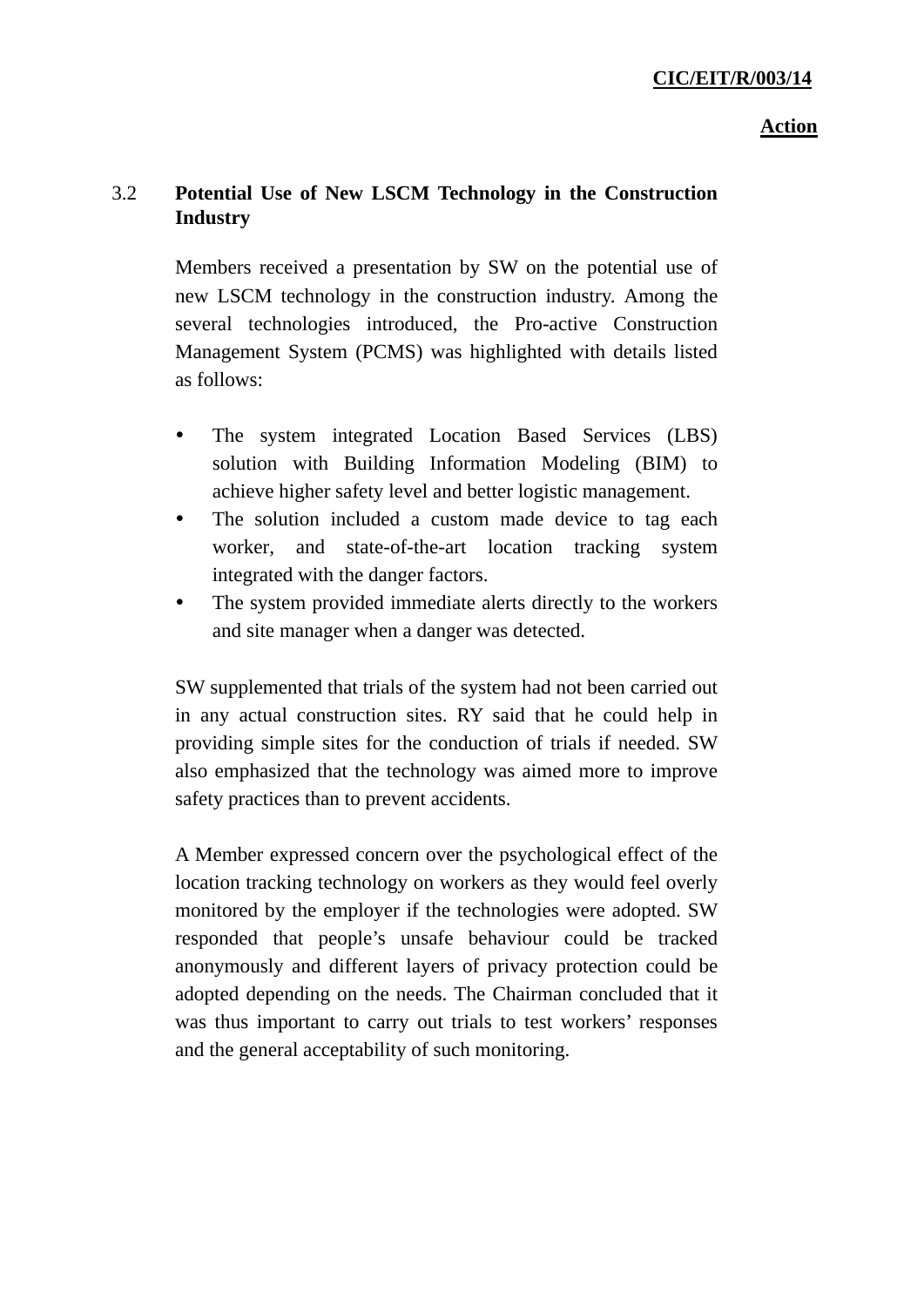### **CIC/EIT/R/003/14**

#### **Action**

# 3.3 **Task Force on Schematic Design for Application of RFID, GPS and Sensor Technology in Monitoring the Movement of Construction Waste**

Members received a brief report by MYP on Paper CIC/EIT/P/018/14.

The following were highlighted:

- Regarding the monitoring model for small sites where a weight bridge cannot be installed LSCM was working on alternatives and will contact other weight sensor providers.
- The time required for the software development would be 6-9 months.
- The estimated cost would be HKD 100,000 and would be borne by the CIC.

Members had no comments towards the Paper.

### 3.4 **Confirmation of the Progress Report of the Previous Meeting**

Members took note of Paper CIC/EIT/R/002/14 and confirmed the progress report of the last meeting held on Thursday, 10 April 2014 at CIC Headquarters, 15/F, Allied Kajima Building, 138 Gloucester Road, Wanchai, Hong Kong.

#### 3.5 **Matters Arising from the Previous meeting**

### 3.5.1 **Proposed Nomination of Co-opted Members from Feb 2014 to Jan 2016**

Item 2.3 of the Previous Progress Report – The following nominations of Co-opted Members were received:

- Mr. Thomas NG from the University of Hong Kong;
- Mr. Ringo YU from the Hong Kong Construction Association;
- Mr. CHOW Ping-wai from the Hong Kong Construction Industry Employees General Union;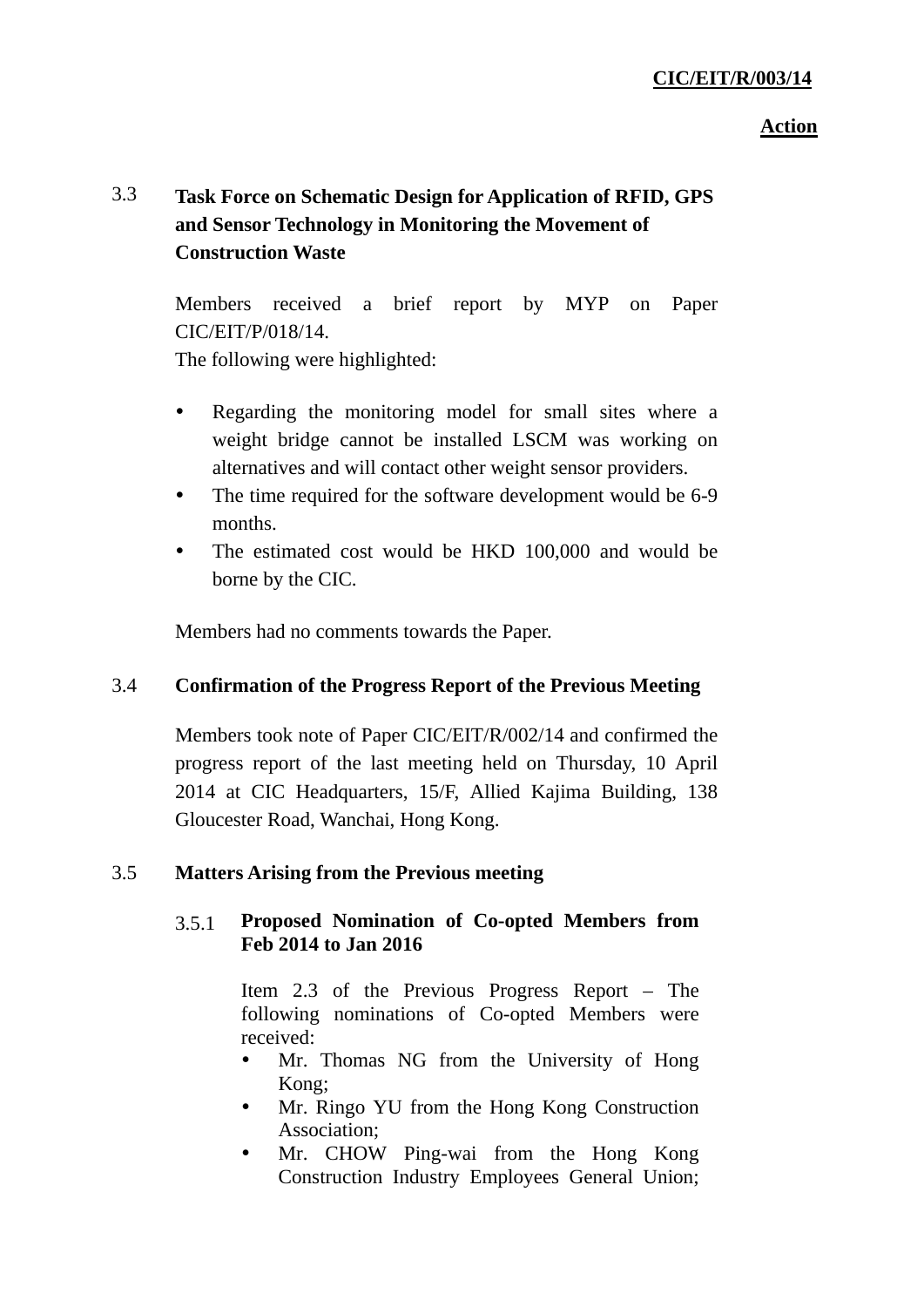and

 Mr. CHAN Sam-choi from the Construction Site Workers General Union.

Members took note and endorsed the nominations.

### 3.6 **Tender for the Study on the Establishment of a Prefabrication Yard in Hong Kong (Phase Two Study)**

Members received a brief report by MYP on Paper CIC/EIT/P/012/14.

It was noted that the tender for the Phase Two Study only received one tender, with nine tenderers declining to bid. In accordance with the CIC Procurement Manual, three quotations must be received and thus no award recommendation could be made due to insufficient number of tenders received.

The Chairman noted that the Phase Two Study comprised two parts: 1) Survey on Potential Utilisation; and 2) Study on Technical Feasibility. He invited CLWo to comment on the Paper. CLWo advised that the proposed prefabrication yard in Tsing Yi was only for steel reinforcement and to alleviate the problem of shortage of bar benders. In response to a Member's enquiry, CLWo advised that the Government had not carried out any similar study in the past. After much discussion, the Committee considered that the Survey on Potential Utilisation covered in the first part of the proposed study should still proceed.

The Committee endorsed that the Secretariat would proceed to engage a survey company to complete the Survey on Potential Utilisation first and would then consider whether the next stage of the study should proceed. **CIC Secretariat**

#### 3.7 **New Research Projects for Com-EIT**

Members received a brief report by MYP on Paper CIC/EIT/P/013/14.

Two research proposals were recommended to the Committee, namely

(a) Retrofitting existing building (energy efficiency) – a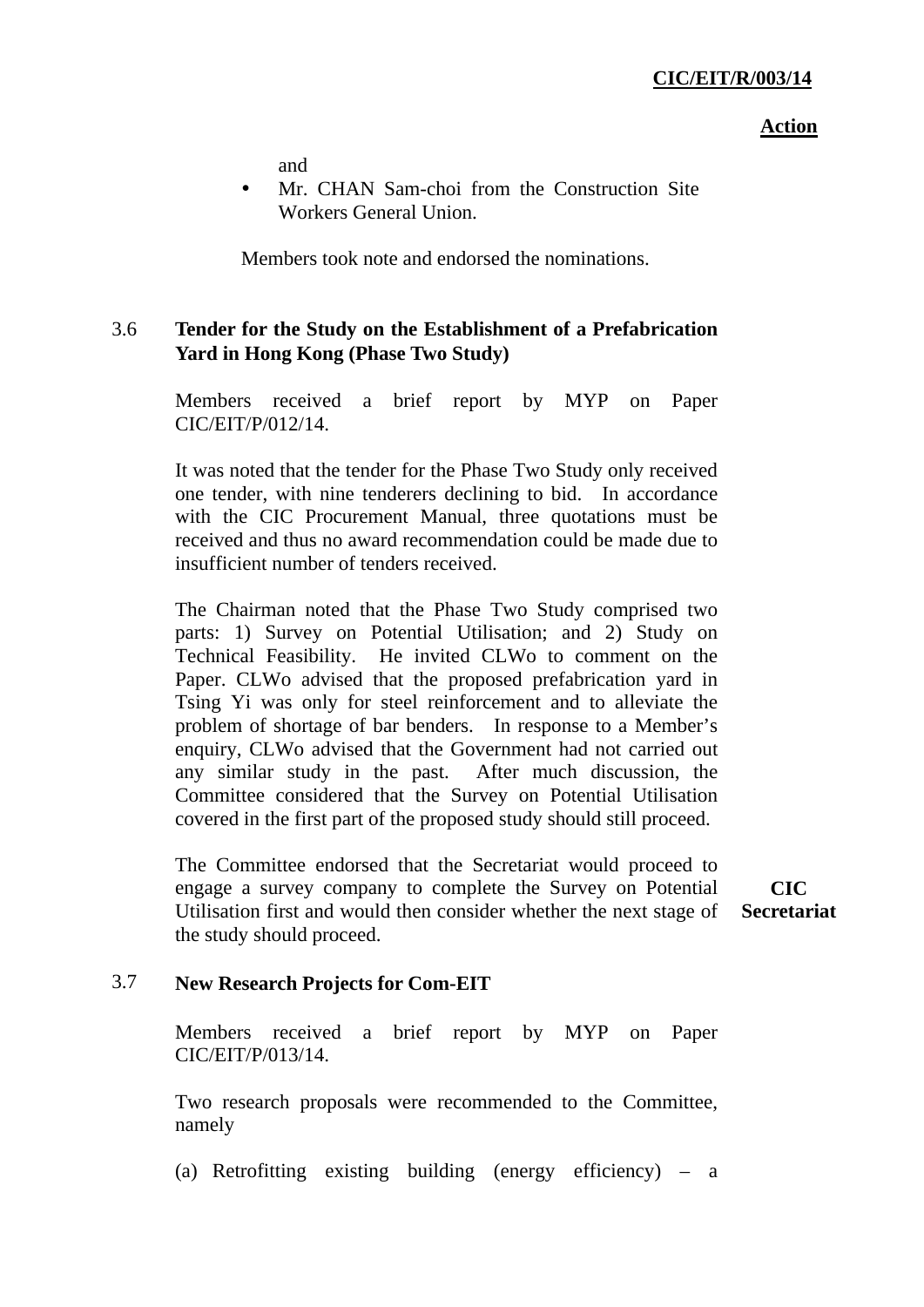quantitative approach; and

(b) Green Architectural & Interior Design Guide for Minimisation of Construction and Demolition Waste.

Members had no comments on the two proposals and endorsed to conduct the two researches at a total amount of HK\$2,480,360. The conduction of the projects would still be subject to the endorsement of the Task Force on Research.

Also, CLWo proposed a project either by research or consultancy study for formulation of the overall strategy and specific measures for management and reduction of construction waste in Hong Kong. The feasibility of conducting the proposed research would be further studied by the Committee.

**CIC Secretariat** 

[PMN: The Hong Kong Green Building Council (HKGBC) and Business Environment Council (BEC) Joint Working Group on construction waste management issued a C&D Waste Policy Report and C&D Waste Technical Report. The papers served as the C&D waste reduction recommendations to the Government. Those reports were presented in the Com-ENT meeting in January 2014.]

# 3.8 **Final Report of the Roadmap for BIM Strategic Implementation in Hong Kong's Construction Industry**

Members received a brief report by IK on Paper CIC/EIT/P/014/14.

IK explained that the final report had been reviewed by professional copywriting and editing services and the edited version had been reviewed by the Working Group Members.

The following minor comments had been received:

- To change the name of the report from 'Final Report of the Roadmap for BIM Strategic Implementation in Hong Kong's Construction Industry' to 'Roadmap for BIM Strategic Implementation in Hong Kong's Construction Industry'
- "The consultancy study recommends that the Buildings Department solicit the assistance of the Office of the Government Chief Information Officer (OGCIO) and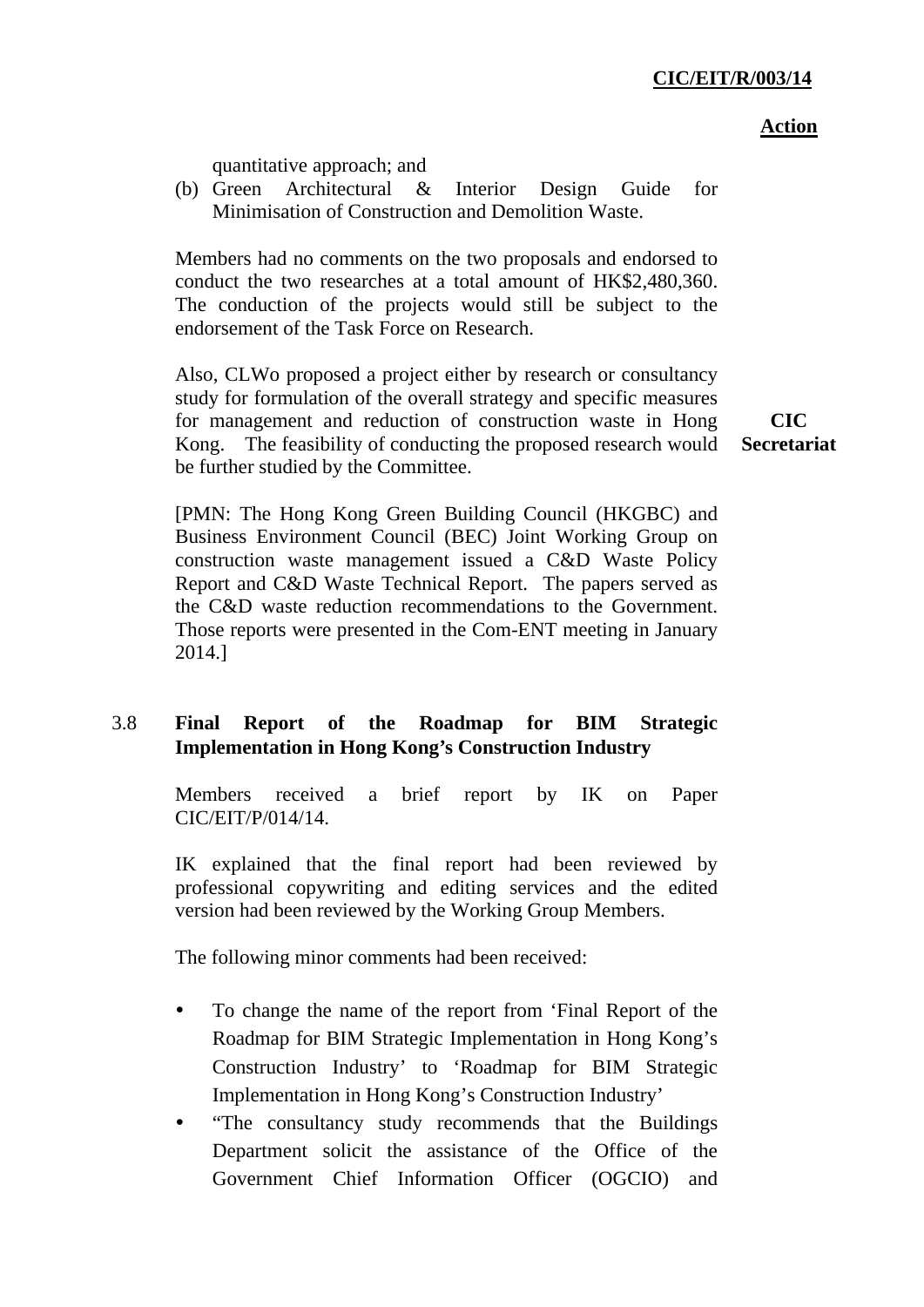### **CIC/EIT/R/003/14**

#### **Action**

Development Bureau liaise with relevant departments…" should be amended as "The consultancy study recommends that the Buildings Department liaises with relevant bureaux/departments…"

Members had no other comments and endorsed on publishing the Report at the CIC Website subject to the approval of the Council.

### 3.9 **Task Group on Establishment of Industry Standard for BIM Implementation**

Members received a brief report by IK on Paper CIC/EIT/P/015/14.

IK explained that the Inception Report submitted by the consultant had been endorsed in principle by the Task Group and the draft standards could be downloaded from the CIC Website. Stakeholders engagement forums would be arranged to collect views from members of stakeholders' organisations.

Suggestions of the Task Group members on the Inception Report were as follows:

- The standards should be concise, simple, and plain English should be used;
- Standard 2 should cover both the Level of Development and Level of Details;
- To have better quality, international peers review would be conducted. The cost would be absorbed by the consultant; and
- China standards should be included in the study so that HK standards could cover local, national and international aspects.

# 3.10 **BIM Hong Kong Standard – Draft 2**

Members received a brief report by IK on Paper CIC/EIT/P/016/14.

IK explained that the Task Group had provided comments to the draft standards and the consultant would continue to conduct a few more engagement forums to collect views on the draft standards.